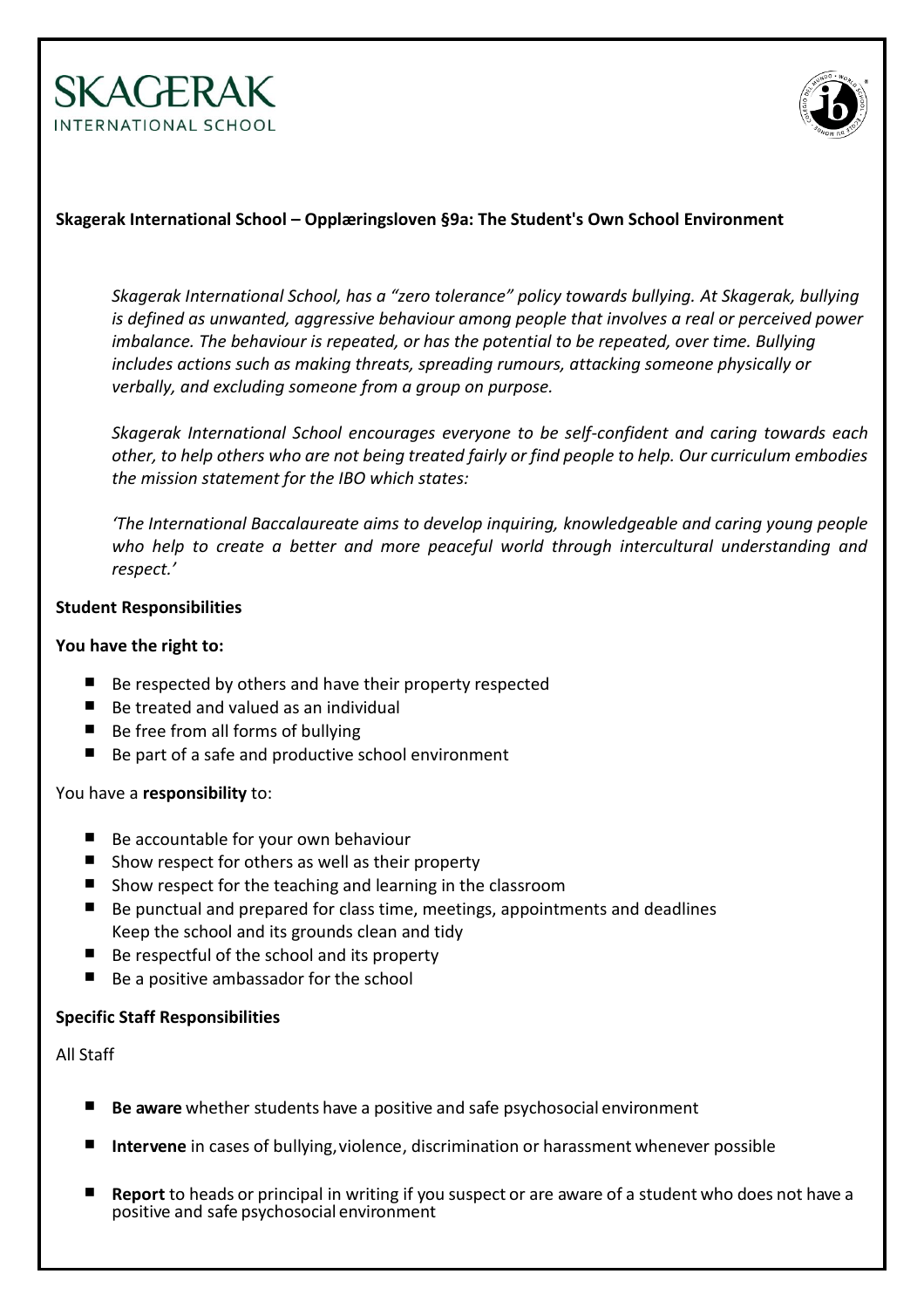



Principals/Deputy Principals/Contact Teachers

- **Investigate** any situations where students, parents or other relevant parties report problems with the psychosocial environment
- **Take action** in relation to all identified problems

The decision to take action lies with leadership.

Skagerak International School- 9(a) Process



9(A) The Student's Own School Environment

The following procedures are in place to identify and deal with any suspected or reported incidents of a compromised learning environment:

- Staff members report the behaviour to the contact teacher and administration in writing.
- The contact teacher and administration assesses whether the incident reflects a violation of 9(A)
- The principal is informed and meets with the individuals involved.
- They communicate with the people involved using the above strategies in the 9(A) process.
- If warranted, an action plan is activated by the principal documents the incident as described in the Skagerak 9(A) procedures.
- After a set period of time, the concerned parties meet to discuss any issues or concerns that might have arisen following the implemented behaviour plan.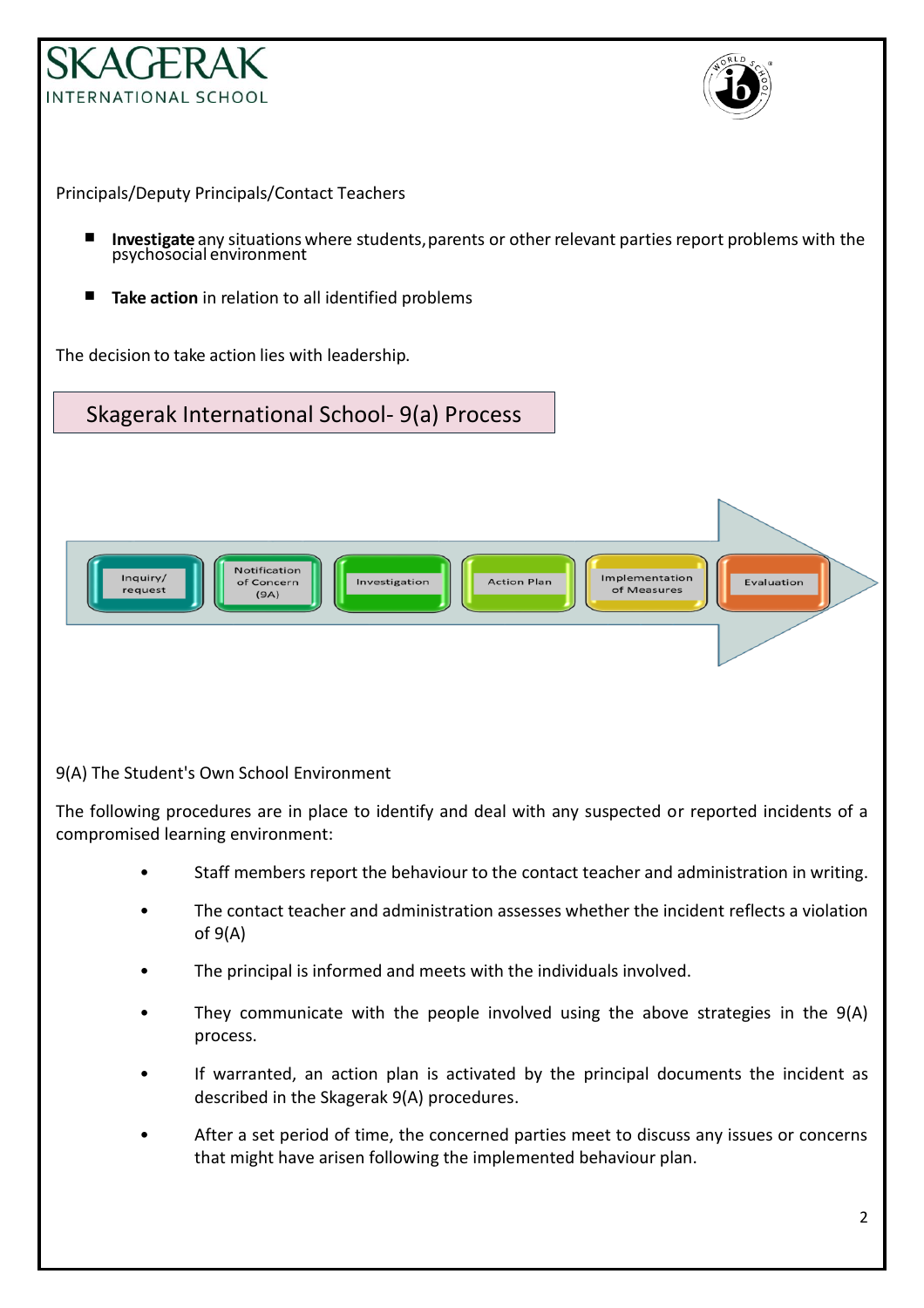## **SKAGERAK** INTERNATIONAL SCHOOL



| <b>Themes/Goals for the School Year</b> |                                                                                                                                                                                                                                                      |        | Signed |
|-----------------------------------------|------------------------------------------------------------------------------------------------------------------------------------------------------------------------------------------------------------------------------------------------------|--------|--------|
| <b>Employee Routines</b>                | Management has reviewed the plan for a safe and good school environment.                                                                                                                                                                             |        |        |
|                                         | All staff have received the plan and can locate it on the school server/platform.                                                                                                                                                                    |        |        |
|                                         | All staff have been trained in Chapter 9A and are familiar with all procedures to<br>be followed.                                                                                                                                                    |        |        |
|                                         | A common understanding of what constitutes offensive behaviour and bullying<br>at school has been compiled. Students are included in the process.                                                                                                    | August |        |
|                                         | All staff understand the duties involved and how they are to be exercised.                                                                                                                                                                           |        |        |
|                                         | All staff have received document UDIR-3-2017:<br>https://www.udir.no/regelverk-og-tilsyn/finn-regelverk/etter-<br>tema/Laringsmiljo/skolemiljo-udir-3-2017/                                                                                          |        |        |
| <b>Action Plan</b>                      | The school has a plan for preventative measures against offensive behaviour<br>and bullying (comparable to the current Plan for a Safe and Good School<br>Environment).                                                                              | June   |        |
|                                         | The plan contains descriptions of specific goals and actions/what will happen.                                                                                                                                                                       |        |        |
|                                         | The plan has an overview of the time period and responsibility for implementation.                                                                                                                                                                   |        |        |
|                                         | The plan has a schedule for evaluation.                                                                                                                                                                                                              |        |        |
|                                         | The plan states when and how the measures are to be addressed in the school's<br>various forums for collaboration.                                                                                                                                   |        |        |
|                                         | The plan states how all work is to be documented.                                                                                                                                                                                                    |        |        |
| Preventative<br>Measures                | Management and employees have made plans for how students and guardians<br>can be involved in work with the school community, including channels such as<br>Student Council, Parent Council, School Environmental Committee and the<br>School Board. | June   |        |